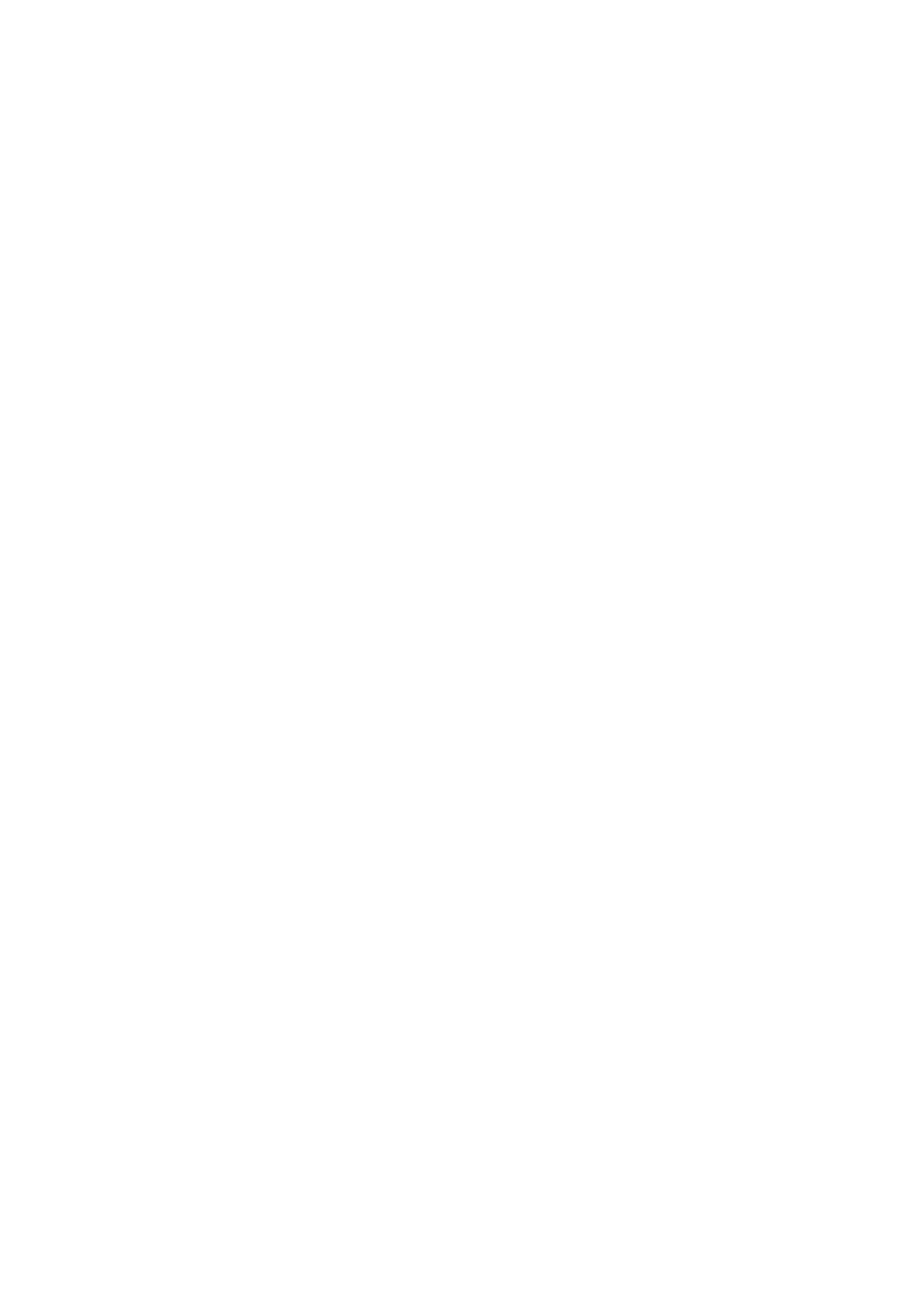# **A Economics Bulletin**

## Volume 34, Issue 3

Long-run effects of capital market integration using OLG model

Philippe Darreau University of Limoges

François Pigalle University of Limoges

### Abstract

Buiter (1981) illustrates that in the OLG model, the ranking of stationary utility levels under autarky and openness, is ambiguous. We show that both countries increase their stationary utility levels only if the autarky capital-labor ratios are on opposite sides of the golden rule.

Citation: Philippe Darreau and François Pigalle, (2014) "Long-run effects of capital market integration using OLG model", Economics Bulletin, Vol. 34 No. 3 pp. 1835-1845.

Contact: Philippe Darreau - philippe.darreau@unilim.fr, François Pigalle - francois.pigalle@unilim.fr. Submitted: April 09, 2014. Published: August 20, 2014.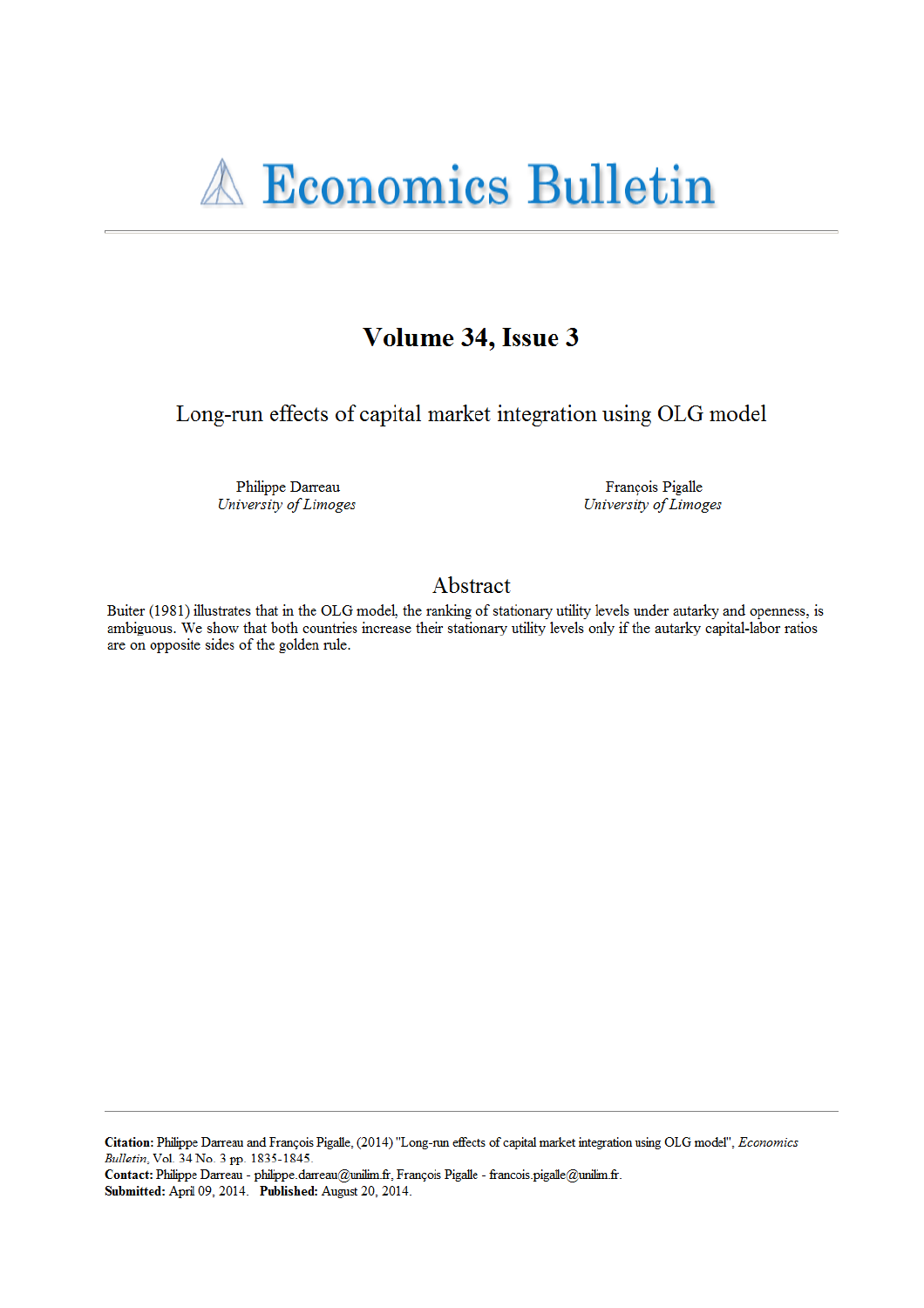#### 1. Introduction

According to Diamond's (1965) OLG model it is possible to explain international capital movements from differences in time preferences. However the Buiter (1981) OLG model, shows that the ranking of stationary utility levels under autarky and openness is ambiguous. His demonstration is graphical and utility and production functions are not specified. Within the framework built by Buiter, we show that using an OLG model with a Cobb-Douglas production function and logarithmic utility it is possible to explicitly solve the model and determine the gains in well-being. These are positive for both countries only if the autarky capital-labor ratios of both countries are on opposite sides of the golden rule. We then generalize this result to all production and utility functions. Section 2, presents the OLG model in an open economy. Section 3, describes transitional dynamics and steady state. Section 4, determines the long-term gains of integration in the case of the log utility and Cobb -Douglas functions. Section 5, generalizes the result.

#### 2. The OLG model in open economy

In the OLG model of Diamond (1965), agents live for two periods. Young people consume and save their labor income. The old consume their savings and the return on their savings.

#### Basic Assumptions:

$$
c_t^y + s_t = w_t, \qquad c_{t+1}^o = (1 + r_{t+1}) s_t \tag{1}
$$

Logarithmic utility function:

$$
V_t = \ln c_t^y + \frac{\ln c_{t+1}^o}{1 + \rho} \tag{2}
$$

A Cobb-Douglas production function, with  $k_t = K_t/L_t$ , the capital-labor ratio.

$$
q_t = \Lambda k_t^{\alpha} \tag{3}
$$

A world composed of two countries, "Tilde" and "Hat", such that each variable and parameter used a tilde or a hat to specify the country to which it refers. Variables have a double tilde or double hat in closed economy  $(\tilde{\tilde{x}}, \hat{\tilde{x}})$ , a single tilde or hat in open economy  $(\tilde{x}, \hat{x})$ . It is necessary to obtain a steady state that the rate of population growth  $(n)$ is the same in each country. Assume for simplicity that countries have the same level of technology  $(\Lambda)$ , the same depreciation rate of capital  $(\delta)$ . Suppose the depreciation rate for the period is unitary  $(\delta = 1)$ . This assumption is usual, and it simplifies the transitional dynamics in open economies. The countries differ in two respects. As in Buiter (1981), the two countries differ in the rate of time preference:

$$
\tilde{\rho} > \hat{\rho} \tag{4}
$$

The relative size of Hat Country in the world is represented by  $\hat{\eta} = \hat{N}/(\tilde{N} + \hat{N})$ , where N=L is the size of population. We assume that the populations are different sizes.

$$
\tilde{\eta} \neq \hat{\eta} \tag{5}
$$

In autarky, the wealth of each country is equal to its capital stock  $A_t = K_t$ , therefore dividing by  $N_t$  wealth per worker in each country is: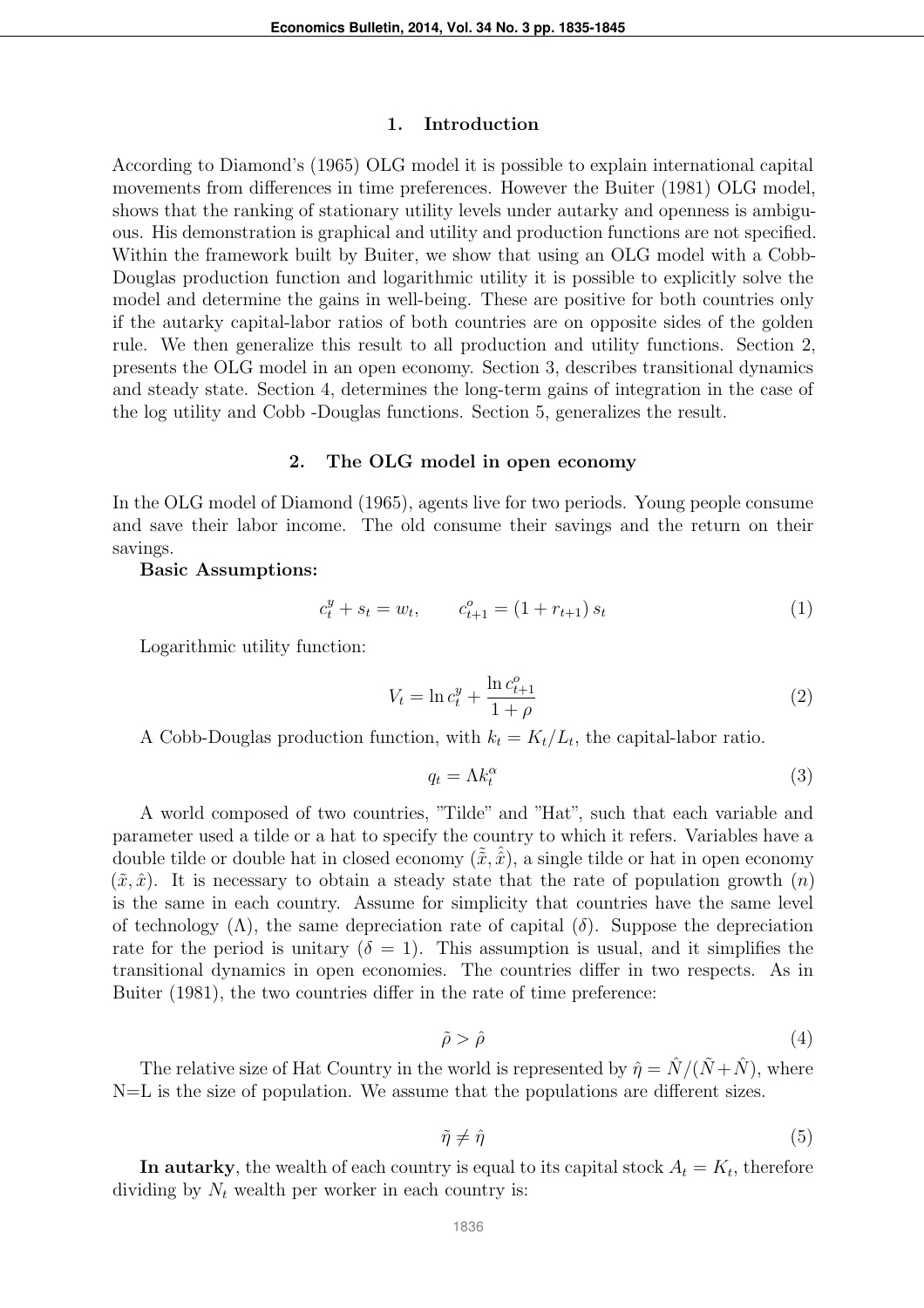$$
\hat{\hat{a}}_t = \hat{\hat{k}}_t \quad \text{and} \quad \tilde{\tilde{a}}_t = \tilde{\tilde{k}}_t \tag{6}
$$

In each country, the increase in wealth is equal to the savings of the young, minus spending by the old, who consume all their wealth (they are egoistic). So, for the country Tilde:  $\tilde{\tilde{A}}_{t+1} - \tilde{\tilde{A}}_t = \tilde{N}_t \tilde{\tilde{s}}_t - \tilde{\tilde{A}}_t$  or  $\tilde{\tilde{A}}_{t+1} = \tilde{N}_t \tilde{\tilde{s}}_t$  or  $(1+n)\tilde{\tilde{a}}_{t+1} = \tilde{\tilde{s}}_t$ .

The equilibrium conditions of the capital market in each closed economy are:

$$
\hat{\hat{s}}_t = (1+n)\hat{\hat{k}}_{t+1}
$$
 and  $\tilde{\hat{s}}_t = (1+n)\tilde{\hat{k}}_{t+1}$  (7)

Maximizing (2) under (1) youth savings are deducted:

$$
\hat{\hat{s}}_t = \frac{\hat{\hat{w}}_t}{2 + \hat{\rho}} \quad \text{and} \quad \tilde{\tilde{s}}_t = \frac{\tilde{\tilde{w}}_t}{2 + \tilde{\rho}}
$$
\n(8)

Maximizing producer profit under (3) yields the following factor prices:

$$
\hat{\hat{w}}_t = (1 - \alpha)\Lambda \hat{\hat{k}}_t^{\alpha} \quad \text{and} \quad \tilde{\tilde{w}}_t = (1 - \alpha)\Lambda \tilde{\tilde{k}}_t^{\alpha} \tag{9}
$$

$$
\hat{\hat{R}}_t = \hat{\hat{r}}_t + \delta = \alpha \Lambda \hat{\hat{k}}_t^{\alpha - 1} \quad \text{and} \quad \tilde{\hat{R}}_t = \tilde{\tilde{r}}_t + \delta = \alpha \Lambda \tilde{\tilde{k}}_t^{\alpha - 1} \tag{10}
$$

Solving the recurrence equation obtained from  $(7),(8)$  and  $(9)$ , steady state capital is obtained in autarky, and as  $\tilde{\rho} > \hat{\rho}$ :

$$
\hat{\hat{k}} = \left(\frac{(1-\alpha)\Lambda}{(1+n)(2+\hat{\rho})}\right)^{\frac{1}{1-\alpha}} \qquad \qquad \hat{\tilde{k}} = \left(\frac{(1-\alpha)\Lambda}{(1+n)(2+\tilde{\rho})}\right)^{\frac{1}{1-\alpha}} \tag{11}
$$

In steady state autarky, as Tilde Country is more impatient, the savings are lower  $\tilde{\tilde{s}} < \hat{\hat{s}}$ , capital is lower  $\tilde{\tilde{k}} < \hat{\hat{k}}$ , wages are lower  $\tilde{\tilde{w}} < \hat{\hat{w}}$ , production is lower  $\tilde{\tilde{q}} < \hat{\hat{q}}$ , the interest rate is higher  $\tilde{\tilde{r}} > \hat{r}$ , and Tilde Country is poorer  $\tilde{\tilde{a}} < \hat{\tilde{a}}$ .

In open economies (labor is immobile) agents are able to hold domestic and foreign securities<sup>1</sup>.  $E_t$  denotes the net amount of foreign securities owned. The wealth of a country is  $A_t = K_t + E_t$  therefore dividing by  $N_t$ , wealth per worker in each country is:

$$
\tilde{a}_t = \tilde{k}_t + \tilde{e}_t, \qquad \hat{a}_t = \hat{k}_t + \hat{e}_t \tag{12}
$$

By hypothesis, the domestic and foreign securities are perfectly substitutable assets. Thus, they reported the same rate of return  $r$ . The global arbitrage implies that the world interest rate will be fixed "between" the rates of Hat Country and Tilde Country  $({\tilde{r}} > r > {\hat{r}})$ . Since  $r > {\hat{r}}$  the agents of Hat Country prefer to lend their savings in the global capital market (to agents of the Tilde Country), the Hat Country is a net lender  $(\hat{e} > 0)$ . Conversely, as  $\tilde{r} > r$  agents of Tilde Country are net borrowers  $\tilde{e} < 0$ . As there are only two countries, net lending by one is net borrowing by the other, so by construction:  $\tilde{E}_t = -\hat{E}_t$  and expressed in per capita variables:

$$
\tilde{e}_t < 0, \qquad \hat{e}_t > 0, \qquad \tilde{\eta}\tilde{e}_t = -\hat{\eta}\hat{e}_t \qquad \forall t \tag{13}
$$

Since, at the instant of opening, the interest rate is the same in each country, as is the per capital-labor ratio, and the wage rate:

<sup>&</sup>lt;sup>1</sup>Or government bonds, see Darreau and Pigalle  $(2013)$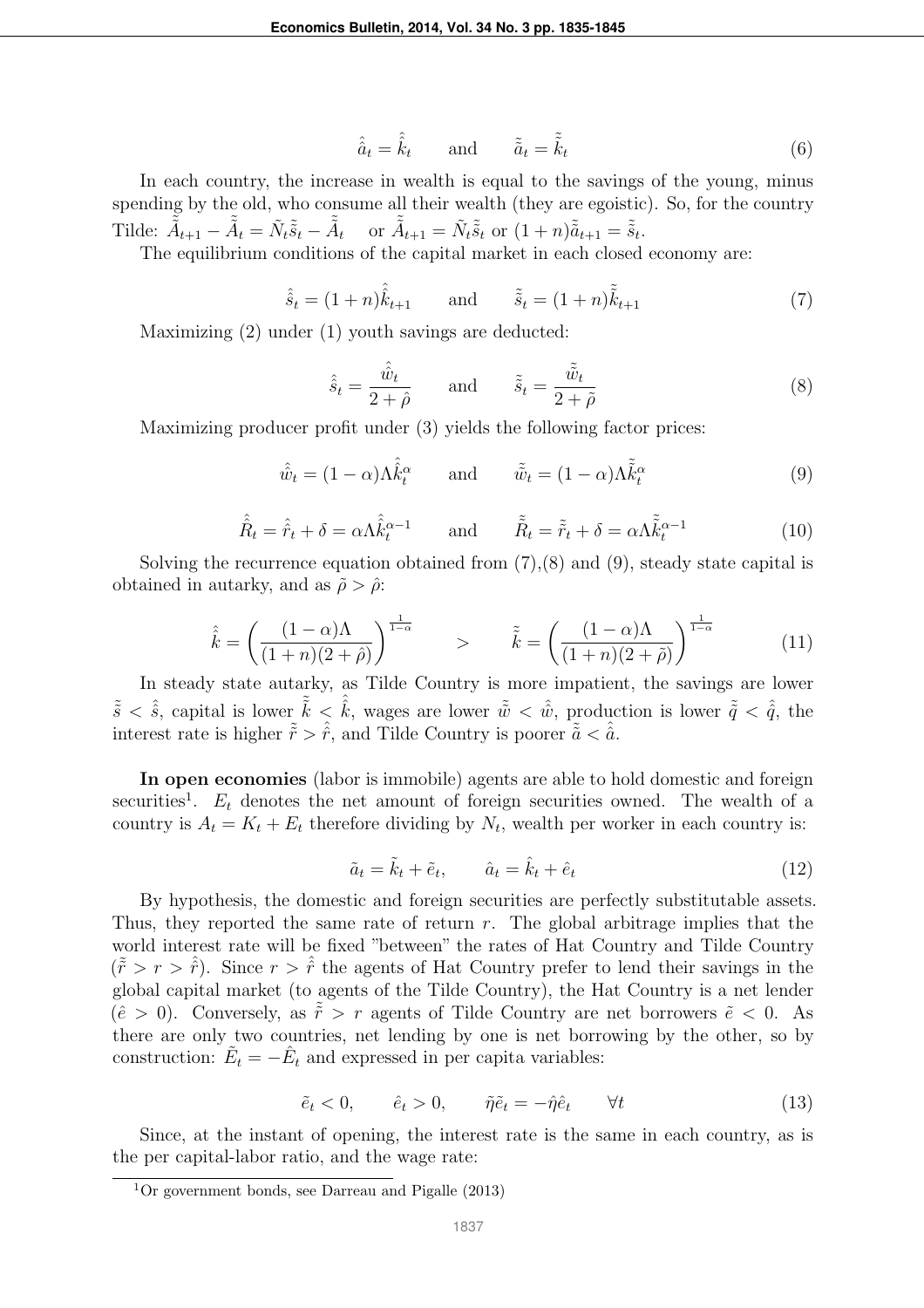$$
\tilde{r}_t = \hat{r}_t = r_t, \qquad \tilde{k}_t = \hat{k}_t = k_t, \qquad \tilde{w}_t = \hat{w}_t = w_t \tag{14}
$$

This does not mean that the two countries have the same wealth and the same income. In open economies, it is important to distinguish between financial capital  $a_t$  and productive capital owned nationally  $k_t$  and to distinguish GDP  $(q_t = Ak_t^{\alpha})$  and GNP  $(y_t = q_t + R_t e_t)$  where  $R_t = r_t + \delta$ . We deduce from the foregoing:

$$
\hat{a}_t > \tilde{a}_t, \qquad \hat{q}_t = \tilde{q}_t, \qquad \hat{y}_t > \tilde{y}_t \tag{15}
$$

The Hat Country with the lowest rate of time preference is always the richest at the steady state of an open economy.

#### 3. Steady state and transitional dynamic

In each country, the increase in wealth is equal to the savings of the young, minus spending by the old, who consume all their wealth (as they are egoistic). For Hat Country:  $\hat{A}_{t+1}$  –  $\hat{A}_t = \hat{N}_t \hat{s}_t - \hat{A}_t$  or else  $\hat{a}_{t+1} = \hat{k}_{t+1} + \hat{e}_{t+1} = \frac{\hat{s}_t}{1+n}$  Thus, the saving for each country is:

$$
\tilde{s}_t = (1+n)(\tilde{k}_{t+1} + \tilde{e}_{t+1}) = \frac{\tilde{w}_t}{2+\tilde{\rho}} \quad and \quad \hat{s}_t = (1+n)(\hat{k}_{t+1} + \hat{e}_{t+1}) = \frac{\hat{w}_t}{2+\hat{\rho}} \tag{16}
$$

The equilibrium condition of the capital market in an open economy becomes:  $\tilde{N}_t \tilde{s}_t$  +  $\hat{N}_t \hat{s}_t = \tilde{K}_{t+1} + \tilde{E}_{t+1} + \hat{K}_{t+1} + \hat{E}_{t+1}$  which can be rewritten as:

$$
\frac{\tilde{\eta}\tilde{s}_t}{1+n} + \frac{\hat{\eta}\hat{s}_t}{1+n} = \tilde{\eta}\tilde{k}_{t+1} + \tilde{\eta}\tilde{e}_{t+1} + \hat{\eta}\hat{k}_{t+1} + \hat{\eta}\hat{e}_{t+1}
$$
(17)

Since,  $\tilde{\eta} \tilde{e}_{t+1} = -\hat{\eta} \hat{e}_{t+1}$  and  $\hat{k}_{t+1} = \tilde{k}_{t+1} = k_{t+1}$  (17) beccomes  $\frac{\tilde{\eta} \tilde{s}_t}{1+n} + \frac{\hat{\eta} \tilde{s}_t}{1+n} = k_{t+1}$ , then, by replacing savings by its values, it becomes:

$$
k_{t+1} = \frac{\tilde{\eta}(1-\alpha)\Lambda k_t^{\alpha}}{(1+n)(2+\tilde{\rho})} + \frac{\hat{\eta}(1-\alpha)\Lambda k_t^{\alpha}}{(1+n)(2+\tilde{\rho})}
$$
(18)

This is a recurrence equation that describes the dynamics of the capital in an open economy. At steady state  $k_{t+1} = k_t = k^*$ , by resolving the recurrence equation, steady state capital-labor ratio in an open economy is:

$$
k^* = \left(\frac{\tilde{\eta}(1-\alpha)\Lambda}{(1+n)(2+\tilde{\rho})} + \frac{\hat{\eta}(1-\alpha)\Lambda}{(1+n)(2+\hat{\rho})}\right)^{\frac{1}{1-\alpha}}
$$
(19)

The following figure illustrates the convergence and steady state. It assumes that before the opening, the two countries were at steady state.

For Hat Country, since it is a net lender  $\hat{e} > 0$ , its capital is lower in an open economy. Domestic agents spend a portion of their savings on investment outside the territory this leads to a reduction of productive capital in the country. For the Tilde Country, since it is a net borrower  $\tilde{e}$  < 0 its capital is higher in the open economy. Productive capital in the borrowing country is increased by the savings of foreigners coming to invest in the country. Fig.  $(1)$ , illustrates the transitional dynamics. At time of opening  $(t)$  Hat Country lends  $\hat{\eta} \hat{e}_t = -\tilde{\eta} \tilde{e}_t$  to Tilde Country. Hat Country reduces its capital stock, the rate of wages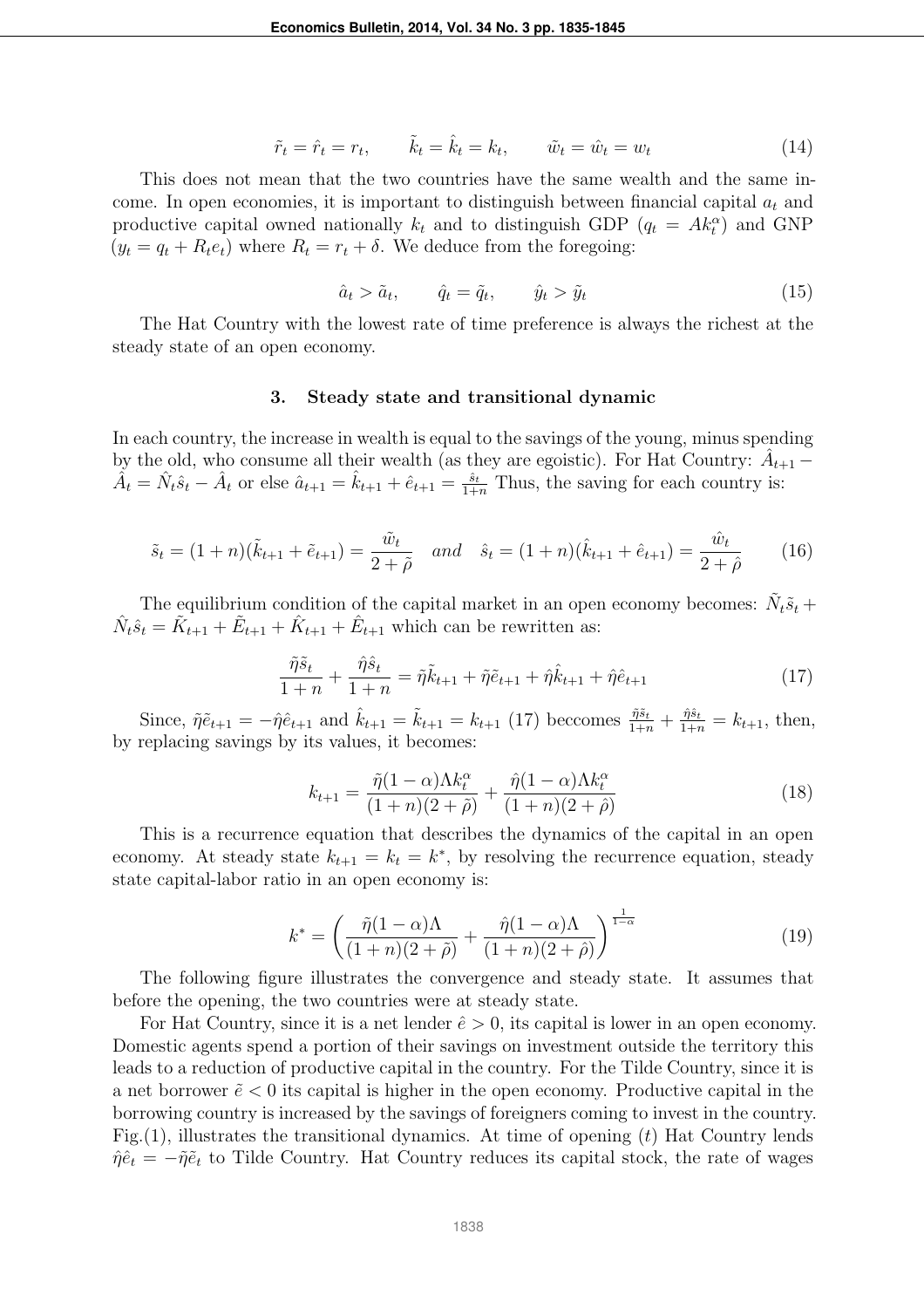

Figure 1: Closed economies and open economy

and therefore their savings in the next period. The reverse is done for Tilde Country<sup>2</sup>. Given the concavity of production function, Hat Country's saving decreases more than Tilde Country's saving increases. Globally, total saving decreases and therefore capital stock for the next period decreases  $k_{t+1} < k_t$ . The capital-labor ratio converges to  $k^*$  as shown in Fig.(1). We see from the figure that the capital-labor ratio of the open world is below the average capital-labor ratio of the two countries in autarky.

It is shown in Appendix B that  $\hat{\hat{k}} > (\hat{\eta}\hat{\hat{k}} + \tilde{\eta}\tilde{\tilde{k}}) > k^* > \tilde{\tilde{k}}, \hat{\hat{q}} > q^* > (\hat{\eta}\hat{\hat{q}} + \tilde{\eta}\tilde{\tilde{q}}) > \tilde{\tilde{q}}$ and  $R^* = \tilde{\tilde{R}} \hat{\hat{R}} / (\tilde{\eta} \hat{\hat{R}} + \hat{\eta} \tilde{\tilde{R}}).$ 

Proposition 1 *: The average capital-labor ratio is smaller in an open economy.*

**Proposition 2** *:The average output per head is greater in an open economy if*  $\alpha \in ]0,1/2[$ *, smaller if*  $\alpha \in ]1/2, 1[$ *.* 

Proposition 3 *: The interest rate in an open economy is the weighted harmonic mean of autarky interest rates.*

Our model reproduces all the findings of Buiter to which we add three additional propositions that Buiter cannot give without specifying a production function. Buiter's Proposition 8, only indicates that the common steady-state open-economy capital-labor ratio lies between the two autarkic capital-labor ratios.

 ${}^{2}$ In the short-run the effect of openness on welfare is positive in Hat Country where the first generation enjoys both, a high salary of autarky and high interest rates of the open economy. They are negative in the country Tilde. See Buiter (1981) for the analysis of short-run effects.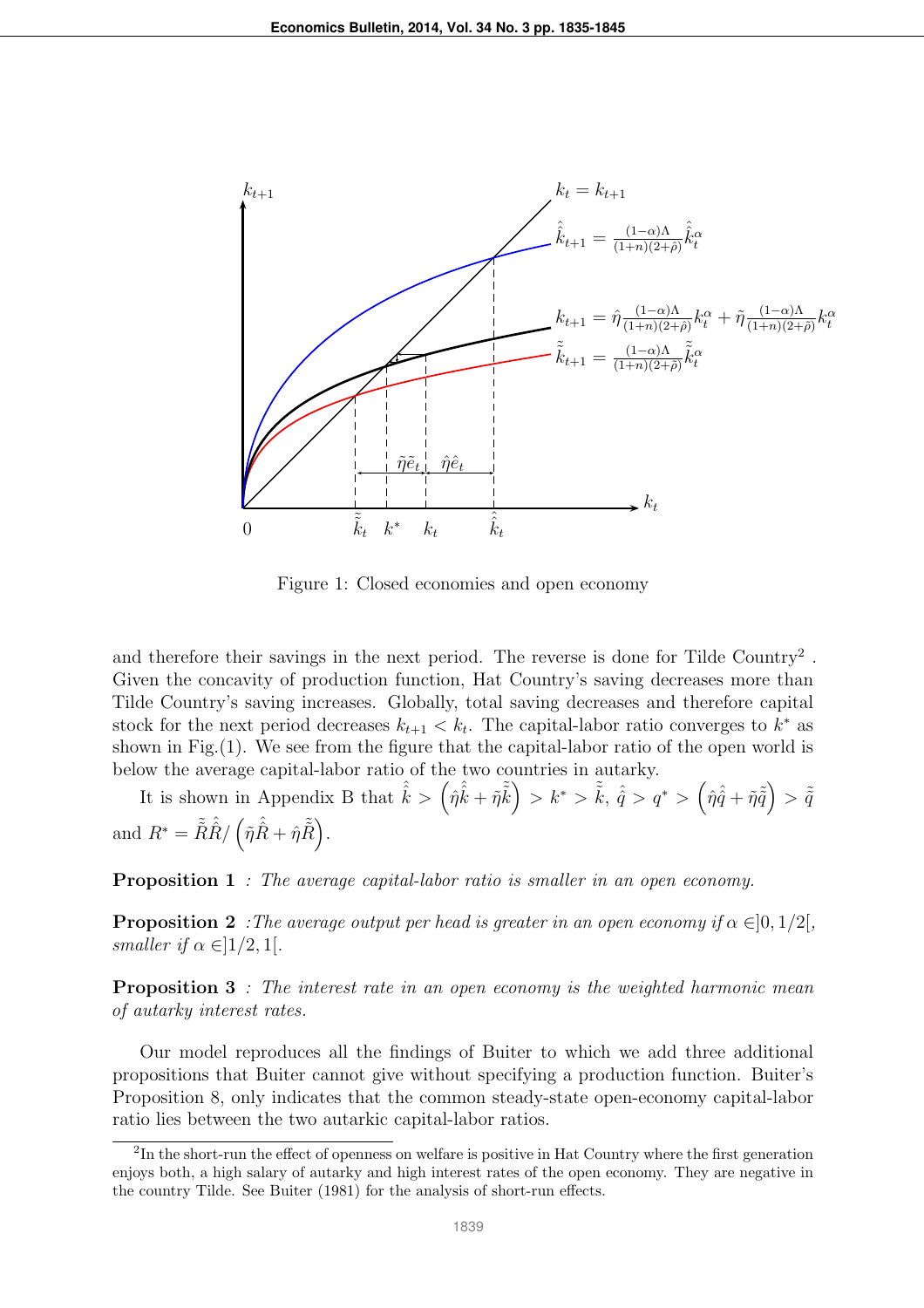#### 4. Long-Runs Gains from integration

We now study the long-term gains from integration. As Buiter, we will distinguish three cases according to the position in autarky of capital-labor ratios relative to the capitallabor ratio of the golden rule. It is well known that the golden rule is independent of the utility function.

By maximizing consumption at steady state  $(\max c = f(k) - (n + \delta)k)$ , we obtain the golden rule:  $f'(k) = R^{gold} = n + \delta$  or  $r^{gold} = n$ . This implies, using the Cobb-Douglas production function and  $\delta = 1$  that:

$$
R^{gold} = 1 + n \Rightarrow k^{gold} = \left(\frac{\alpha \Lambda}{1 + n}\right)^{\frac{1}{1 - \alpha}} \tag{20}
$$

In a competitive economy where the utility function is a logarithmic function, the capital-labor ratio at steady state is given by (11). Comparing (20) and (11) the specification of functions implies:

$$
\tilde{k}
$$
 or  $\hat{k}$   $\leq$   $k^{gold} \Leftrightarrow \alpha \leq \frac{1-\alpha}{2+\rho}$  (21)

The left side of (21) is the share of capital and the right side is the savings rate of the country (see Appendix C). We can now determine the effects on long-term welfare, of integration, with our specification of production function using the Cobb-Douglas and the utility function as a logarithmic function. By introducing in utility function (2) the competitive equilibrium values of consumption and factor prices  $3$  we can write the steady state utility as a function of capital-labor ratio at steady state:

$$
V = \ln\left(\frac{1+\rho}{2+\rho}\right) - \frac{\ln(2+\rho)}{1+\rho} + \frac{2+\rho}{1+\rho}\ln((1-\alpha)\Lambda) + \frac{1}{1+\rho}\ln(\alpha\Lambda) + \frac{2+\rho}{1+\rho}\left(\alpha - \frac{1-\alpha}{2+\rho}\right)\ln k
$$
  
With  $\frac{\partial V}{\partial k} \ge 0$  if  $\alpha \ge \frac{1-\alpha}{2+\rho}$  (22)

Taking into account that an open economy decreases the capital-labor ratio of the Hat Country and increases the capital-labor ratio of Tilde Country we obtain the following results from (21) and (22) in the three cases described by Buiter:

- Case 1. Both countries are in dynamic inefficiency in autarky  $(\tilde{\tilde{k}} > k^{gold}$  and  $\hat{\hat{k}} > k^{gold}$ : Hat Contry have a higher and Tilde Contry have a lower stationary utility level (ambiguous in Buiter).
- Case 2. Both countries are in dynamic efficiency in autarky  $(\tilde{\tilde{k}} < k^{gold}$  and  $\hat{\tilde{k}} < k^{gold}$ : Hat Country have a lower (ambiguous in Buiter) and Tilde Country have a higher stationary utility level.
- Case 3. Countries are in autarky on opposite sides of the golden rule  $((\tilde{\tilde{k}} < k^{gold}$  and  $\hat{\hat{k}} > k^{gold}$ ): Hat Country have a higher (ambiguous in Buiter) and Tilde Country have a higher (ambiguous in Buiter) stationary utility level.

$$
{}^{3}c_{t}^{y} = w_{t} - s_{t}, c_{t+1}^{o}(1 + r_{t+1})s_{t}, w_{t} = (1 - \alpha)\Lambda k_{t}^{\alpha}, (1 + r_{t+1}) = \alpha \Lambda k_{t+1}^{\alpha - 1}, \text{ and } s_{t} = w_{t}/(2 + \rho)
$$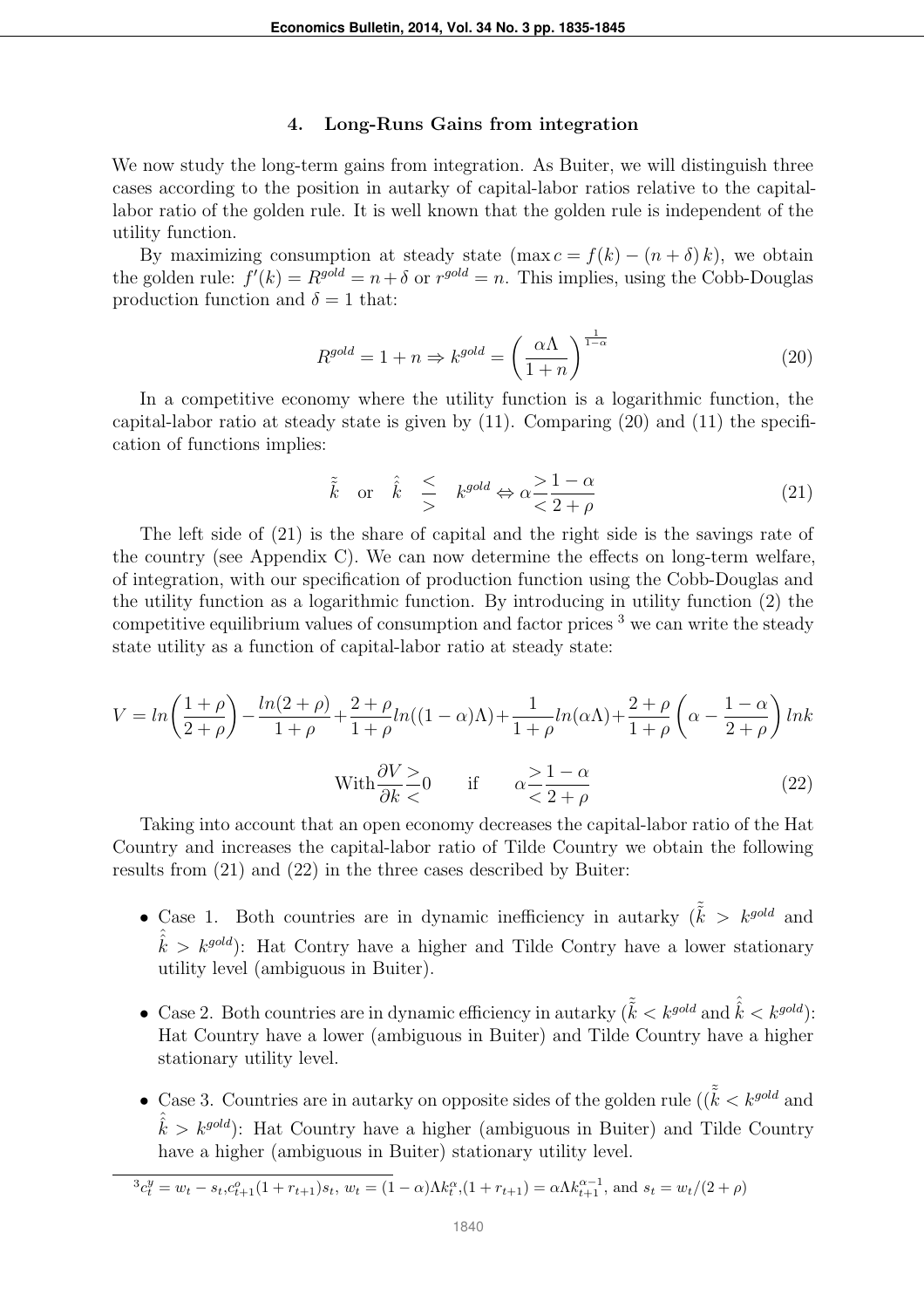Proposition 4 *: With the Cobb-Douglas production function and log-utility function, the two countries have highers stationary utility levels only if the autarky capital-labor ratios are on opposite sides of the golden rule.*

Using the Cobb-Douglas production function and log-utility function we avoid any ambiguity highlighted by Buiter. One could discuss whether this result does not come from the neutralization of substitution effects related to the use of the log-utility function. In particular, we might ask whether Hat Country does not benefit from higher interest rate. The following section shows that Proposition 4 remains true regardless of the utility and production functions.

#### 5. Generalization

We generalize the previous result to all separable utility functions and all production functions with constant returns to scale with the OLG model.

Hypothesis 1: *We retain the general specification of separable utility function and constraints of the OLG model to express the utility in terms of factor prices:*

$$
U(c^{y}, c^{o}) = u(c^{y}) + \frac{1}{1+\rho}u(c^{o}) \text{ with } u'(c) > 0 \text{ and } u''(c) < 0
$$
  

$$
c^{y} = w - s(w, r) \text{ and } c^{o} = (1+r)s(w, r)
$$

According to the implicit function theorem in the plane  $(w, r)$  the slope of the indifference curve  $(IC)$  is<sup>4</sup>:

$$
\frac{dw}{dr} = -\frac{\frac{\partial U}{\partial r}}{\frac{\partial U}{\partial w}} = -\frac{-\frac{\partial u}{\partial c^y}\frac{\partial s}{\partial r} + \frac{1}{(1+\rho)}\frac{\partial u}{\partial c^o}\left(s + (1+r)\frac{\partial s}{\partial r}\right)}{\frac{\partial u}{\partial c^y}\left(1 - \frac{\partial s}{\partial w}\right) + \frac{1}{(1+\rho)}\frac{\partial u}{\partial c^o}\frac{\partial s}{\partial w}(1+r)} = -\frac{s}{1+r}
$$
\n(23)

Hypothesis 2: *We retain the general form of a production function with constant returns to scale and we use the condition of competitive factor prices :*

$$
F(K,L) = Lf(k) \quad \text{with} \quad f'(k) > 0 \quad \text{and} \quad f''(k) < 0 \quad \text{thus} \quad w = f(k) - (r+\delta)k
$$

Samuelson (1962) showed that in the plane  $(w, r)$  the slope of the Factor-Price Frontier (FPF) is :

$$
\frac{dw}{dr} = -k\tag{24}
$$

In autarky and at steady state in the OLG model, the equilibrium condition of the capital-labor ratio market is:

$$
s = (1+n)k\tag{25}
$$

From the three previous equations we can deduce that (In autarky and at steady state) the slopes of the indifference curve and the FPF are equal if:

IC slope = 
$$
-\frac{1+n}{1+r}k = -k = \text{FPF slope}
$$
 (26)

<sup>4</sup>Dividing by  $\frac{\partial u}{\partial c^o}$  and using  $\frac{u'(c^y)}{u'(c^o)} = \frac{(1+r)}{(1+\rho)}$  we get the result.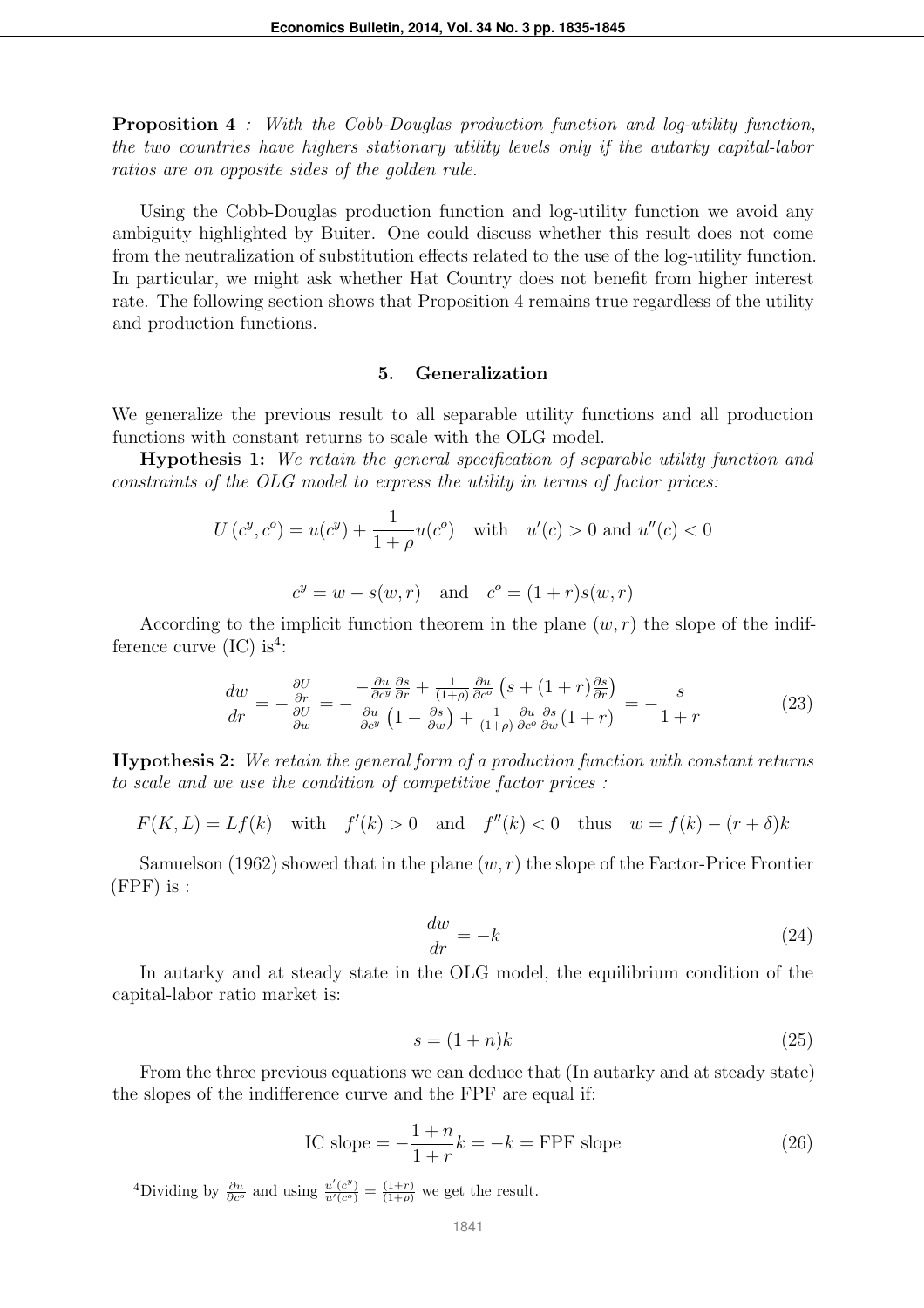

Figure 2: Indifference Curve and Factor-Price Frontier

That is if country is at golden rule  $(r = n)$ . Outside the golden rule, if  $(r < n)$  then IC slope  $\lt$  FPF slope, if  $(r > n)$  then IC slope  $>$  FPF slope.

So in the plane  $(w, r)$ , at left (right) of the golden rule, the slope of IC is lower (upper) the slope of the FPF. It follows therefore, that the stationary utility increases for a country at left (right) of the golden rule only if the capital-labor ratio decreases (increases). Since we have shown that during the capital market integration the capitallabor ratio increases for Tilde Country and decreases for Hat Country, the stationary utility level of Tilde Country and Hat Country can increase only if, in autarky, Tilde Country is on the right and Hat Country is on the left of the golden rule.

Proposition 5 *: In the OLG model, both countries increase their stationary utility levels only if the autarky capital-labor ratios are on opposite sides of the golden rule.*

Figure 2 illustrates this result. In autarky and at steady state, for given prices  $(\hat{w}, \hat{\hat{r}})$ , the Hat Country maximizes its utility at point  $\hat{E}$ . On the left graph, the slope of IC is less than the slope of FPF. The utility may be greater for a lower capital-labor ratio. The situation is the opposite for Tilde Country. Its utility may be greater for an upper capital-labor ratio.

The capital market integration increases the utility of both countries only if the two countries are on either side of the golden rule, not where the capital-labor ratio of the two countries is below or above the golden rule. The right graph of figure 2, shows that a lower capital-labor ratio decreases Hat Contry steady state utility. Thus both figures 5 and 6 are impossible in Buiter (p 792) (see Appendix D).

The message of this general result is important. The capital market integration necessarily reduces the capital of the most patient country. In the OLG model, the most patient country can only gain from long-term capital market integration if it is in autarky in dynamic inefficiency. Which may be the case of for China at present. The corollary is that, in the long run, a country in efficiency cannot gain from investing capital in foreign markets. Maddison (1982) stressed that the slowdown in economic growth in the U.K. at the end of the  $19^{th}$  century was due to the fact that it had a massive foreign capital investment which was as high as its domestic investment.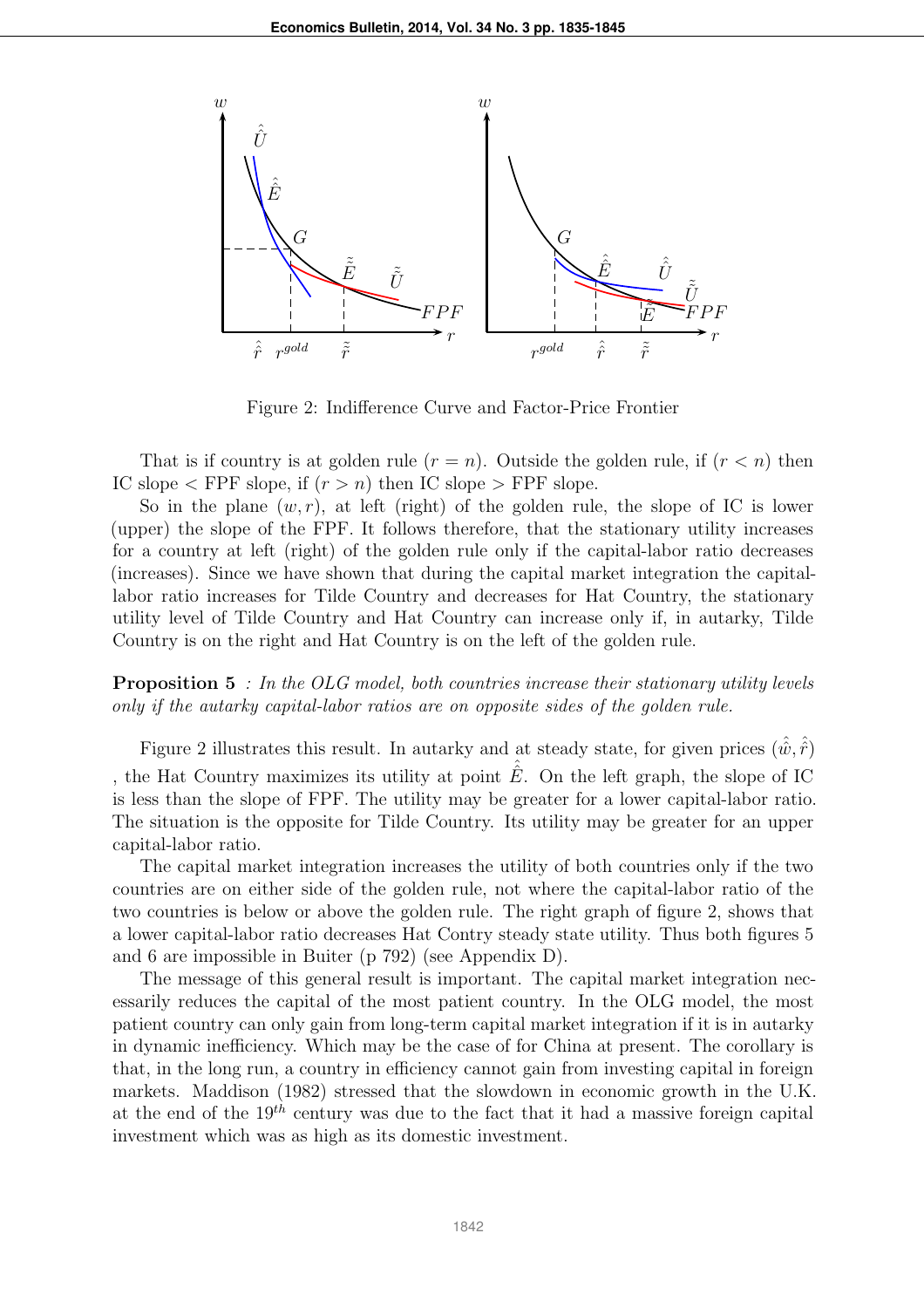#### 6. Conclusion

In the OLG model, countries do not consistently gain well-being in the long run, when they integrate their capital markets. We have shown, in the OLG model, both countries will only gain in the particular case where they are both in autarky on opposite sides of the golden rule. More specifically the most patient country, net lender, can only gain if it is in autarky in dynamic inefficiency, with too much capital.

#### References

Buiter, Willem. H. (1981) "Time preference and international lending and borrowing in an overlapping-generation model" *Journal of Political Economy*, 89(4), 769 - 797.

Darreau, P., Pigalle, F. (2013) "Equivalence in the internal and external public debt burden", *Economics Bulletin*, 33(4), 2475-2482.

Diamond, Peter. A. (1965) "National debt in a neoclassical growth model.", *American Economic Review*, 55 (5), 1126 - 1150.

Maddison, Angus. (1982). *Phases of capitalist development*, Oxford University Press, Oxford.

Samuelson, P. A. (1962). "Parable and realism in capital theory: the surrogate production function.". *The Review of Economic Studies*, 193-206.

#### Appendix A

• Consumption in an open economy (for Tilde Country): In an open economy savings equals  $\tilde{s}_t = (1+n)\tilde{a}_{t+1}$  Consumption of young is:

$$
\tilde{c}_t^y = w_t - s_t = (1 - \alpha)\Lambda k_t^{\alpha} - (1 + n)\tilde{a}_{t+1}
$$
\n(27)

Consumption of old at date  $t+1$ :  $\tilde{c}_t^o = (1+r_{t+1})(1+n)\tilde{a}_{t+1}$  and at  $t: \frac{\tilde{c}_t^o}{1+n} = (1+r_t)\tilde{a}_t$ Total comsumption per capita of workers at  $t$  is:

$$
\tilde{c}_t = (1 - \alpha)\Lambda k_t^{\alpha} - (1 + n)\tilde{a}_{t+1} + (1 + r_t)\tilde{a}_t \tag{28}
$$

• Trade balance (for Tilde Country):

By definition : 
$$
\tilde{Z}_t = (\tilde{X}_t - \tilde{M}_t) = \tilde{Q}_t - \tilde{C}_t - \tilde{I}_t = \tilde{N}_t f(k_t) - (\tilde{c}_t^y \tilde{N}_t + \tilde{c}_t^o \tilde{N}_{t-1}) - (\tilde{K}_{t+1} - \tilde{K}_t + \delta \tilde{K}_t).
$$
 Dividing by  $\tilde{N}_t$ :  $\tilde{z}_t = f(k_t) - (\tilde{c}_t^j + \frac{\tilde{c}_t^v}{1+n}) - ((1+n)k_{t+1} - (1-\delta)k_t)$ 

$$
\tilde{z}_t = f(k_t) - \tilde{c}_t - ((1+n)k_{t+1} - (1-\delta)k_t)
$$
\n(29)

• Current account: By definition  $\tilde{CC}_t = \tilde{Z}_t + R_t \tilde{E}_t = \tilde{Z}_t + R_t (\tilde{A}_t - \tilde{K}_t)$ . Dividing by  $\tilde{N}_t$ :

$$
\tilde{cc}_t = \tilde{z}_t + R_t(\tilde{a}_t - k_t) \tag{30}
$$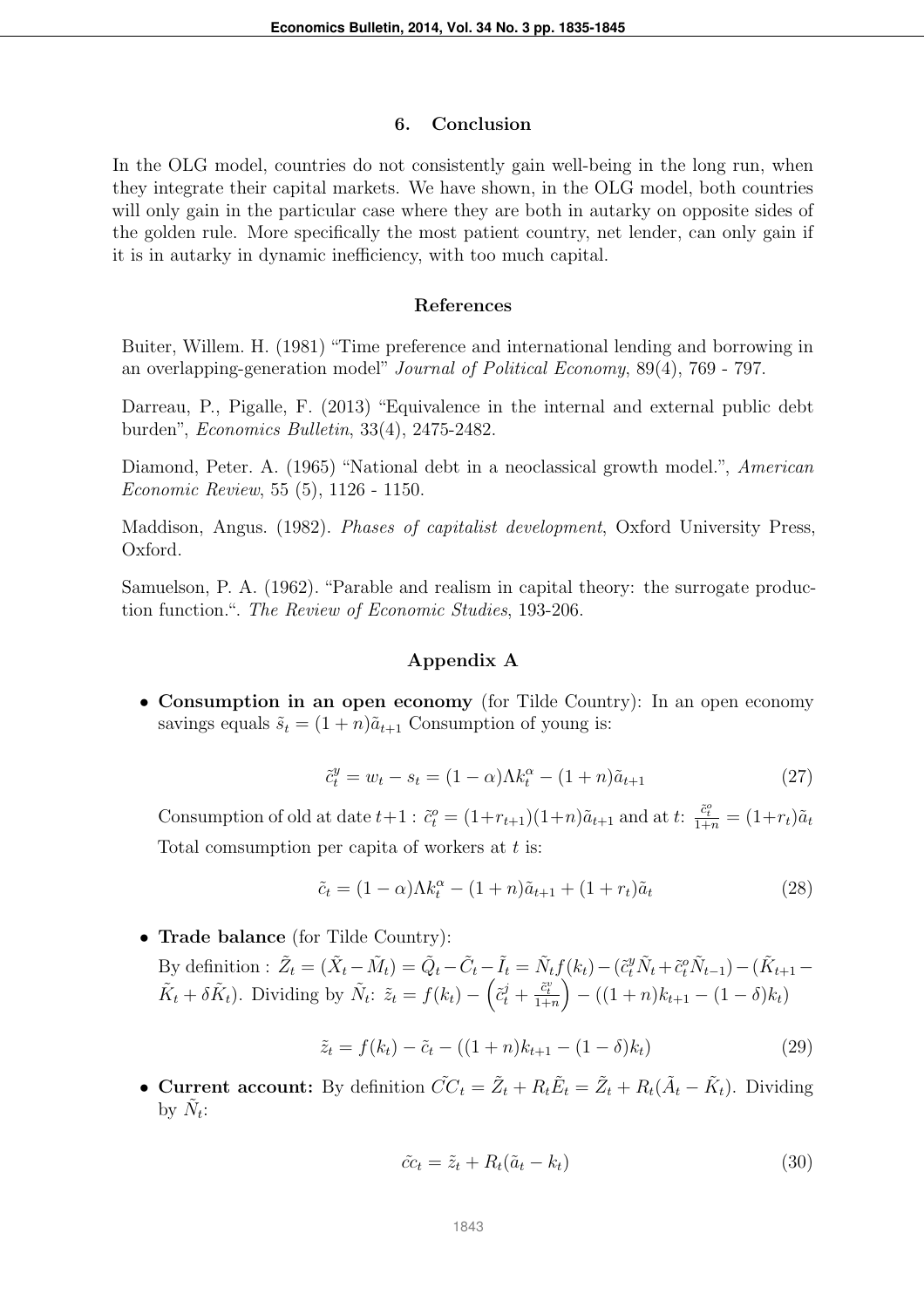We can also write the current account as the excess of savings relative to investment:

$$
\tilde{cc}_t = ((1+n)\tilde{a}_{t+1} - (1-\delta)\tilde{a}_t) - ((1+n)k_{t+1} - (1-\delta)k_t)
$$
\n(31)

It can also be written as the increase in the holding of securities:  $\tilde{CC}_t = \tilde{E}_{t+1}$  $(1 - \delta) \tilde{E}_t$ 

$$
\tilde{cc}_t = (1+n)\tilde{e}_{t+1} - (1-\delta)\tilde{e}_t \tag{32}
$$

- At steady state we obtain:
	- (30) becomes:

$$
\tilde{cc} = \tilde{z} + R\tilde{e} \tag{33}
$$

(31) becomes:

$$
\tilde{cc} = (n+\delta)(\tilde{a}-k) \tag{34}
$$

(29) becomes:

$$
\tilde{z} = f(k) - \tilde{c} - (n + \delta)k\tag{35}
$$

Using (33) and (34)  $\tilde{z}$  becomes:

$$
\tilde{z} = (n - r)\tilde{e} \tag{36}
$$

(28) becomes:

$$
\tilde{c} = \Lambda k^{\alpha} - (n+\delta)k + (r-n)\tilde{e} = \Lambda k^{\alpha} - (n+\delta)k - \tilde{z}
$$
\n(37)

and finally :

$$
c = \hat{\eta}\hat{c} + \tilde{\eta}\tilde{c} = \Lambda k^{\alpha} - (n+\delta)k
$$
\n(38)

#### Appendix B

• Proposition 1: *The capital-labor ratio decreases in an open economy*.

Show that  $(\hat{\eta}\hat{k} + \tilde{\eta}\tilde{k}) > k^*$  where  $(\hat{\eta}\hat{k} + \tilde{\eta}\tilde{k})$  is the world average capita-labor ratio in autarky. Assuming  $X = \left(\frac{(1-\alpha)\Lambda}{(1+n)(2+\alpha)}\right)$  $\frac{(1-\alpha)\Lambda}{(1+n)(2+\rho)}$ , since  $\alpha \in ]0,1[$ , we have  $\frac{1}{1-\alpha} > 1$  and the function  $X^{\frac{1}{1-\alpha}}$  is convex and therefore  $\hat{\eta}\hat{X}^{\frac{1}{1-\alpha}} + \tilde{\eta}\tilde{X}^{\frac{1}{1-\alpha}} > (\hat{\eta}\hat{X} + \tilde{\eta}\tilde{X})^{\frac{1}{1-\alpha}}$ .

• **Proposition 2:** *Output per capita increases in global open economy if*  $0 < \alpha < 1/2$ *and decrease if*  $1/2 < \alpha < 1$ .

We will show that  $q^* > \hat{\eta} \hat{q} + \tilde{\eta} \tilde{q}$  where  $\hat{\eta} \hat{q} + \tilde{\eta} \tilde{q}$  is the average output per worker in autarky and  $q = k^{\alpha}$ . Since  $0 < \alpha < 1/2$ , we have  $0 < \frac{\alpha}{1-\alpha} < 1$  and the function  $X^{\frac{\alpha}{1-\alpha}}$  is concave and thus  $(\hat{\eta}\hat{X}+\tilde{\eta}\tilde{X})^{\frac{\alpha}{1-\alpha}} > \hat{\eta}\left(\hat{X}\right)^{\frac{\alpha}{1-\alpha}}+\tilde{\eta}\left(\tilde{X}\right)^{\frac{\alpha}{1-\alpha}}$ . Conversely if  $1/2 < \alpha < 1$  the function is convex and the average per worker world production decreases.